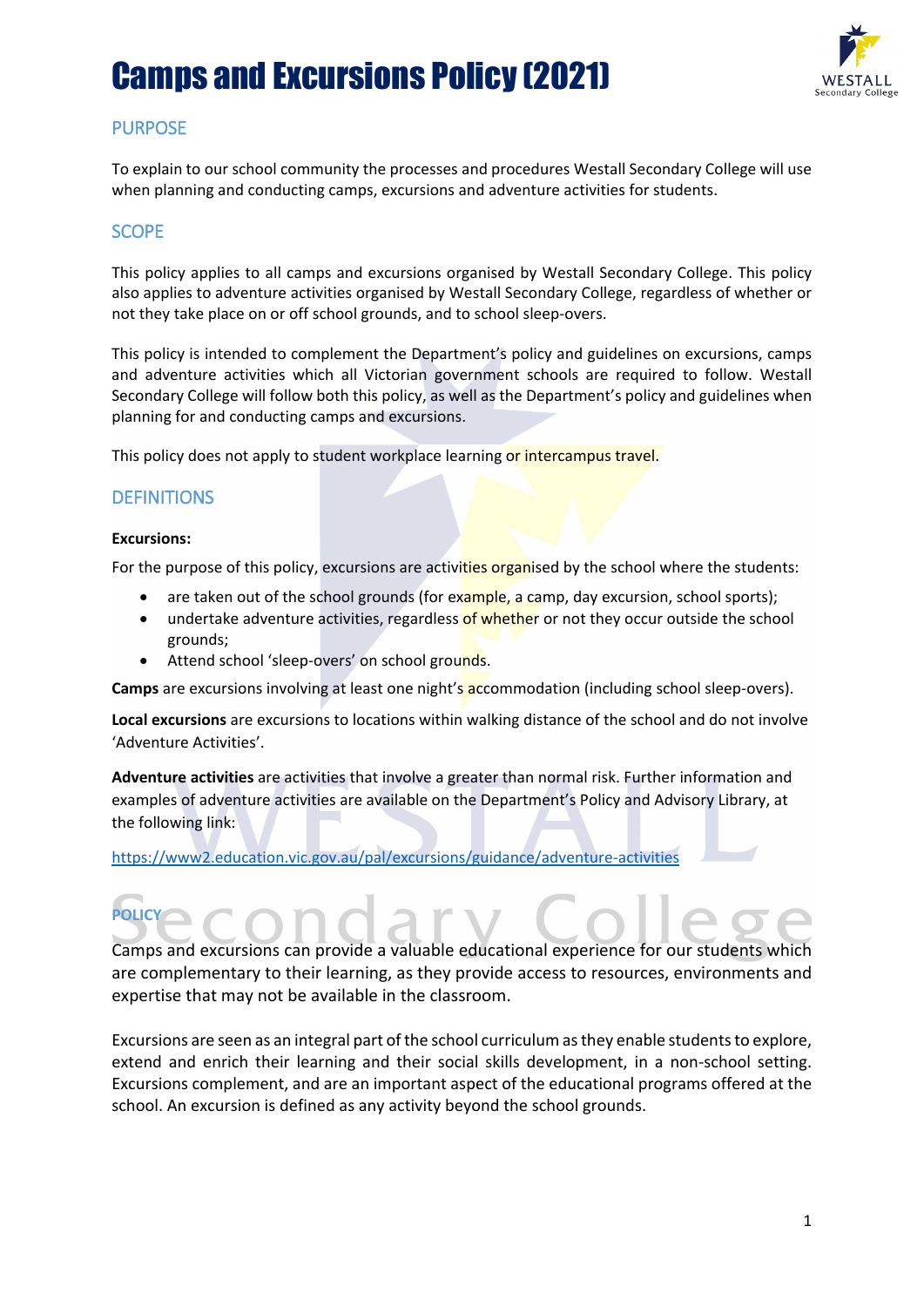

For all camps and excursions, including adventure activities, our school will follow the Department's Policy and Advisory Library: [Excursions.](https://www2.education.vic.gov.au/pal/excursions/policy)

#### Planning process for camps and excursions

All camps and excursions will comply with Department planning requirements.

Part of this planning process includes conducting risk assessments, to ensure that reasonable steps are taken to minimise the risks associated with each proposed camp or excursion. Westall Secondary College's risk assessment will include consideration of arrangements for supervision of students and consideration of the risk of bushfire activity in the excursion location. In the event of a Code Red Day being announced, excursions or camp activities in effected locations will be cancelled or rescheduled. Planning will also cover arrangements for cancelling, recalling or altering the camp or excursion for any other reason.

Westall Secondary College is committed to ensuring students with additional needs are provided with an inclusive camps and excursions program and will work with families during the planning stage, as needed, to support all students' attendance and participation in camp and excursion activities.

In cases where a camp or excursion involves a particular class or year level group, the Organising Teacher will ensure that there is an alternative educational program available and appropriate supervision for those students not attending the camp or excursion.

#### Supervision

Westall Secondary College follows the Department's guidelines in relation to supervision of students during excursions and camps.

All excursion staff (including parent volunteers) will be familiar with supervision requirements and the specific procedures for dealing with emergencies on each camp and excursion.

All school staff will be aware that they retain overall responsibility for the supervision and care of students throughout all camps and excursions (including adventure activities), regardless of whether or not external providers are managing the activity.

#### Parent volunteers

Parents may be invited to assist with camps and excursions. School staff will notify parents/carers of any costs associated with attending. School staff are in charge of camps and excursions and parent/carer volunteers are expected to follow teachers' instructions. When deciding which parents/carers will attend, the Organising Teacher will take into account: any valuable skills the parents/carers have to offer (e.g. bus licence, first aid etc.) and the special needs of particular students.

#### Volunteer and external provider checks

Westall Secondary College requires all parent or carer camp or excursion volunteers and all external providers working directly with our students to have a current Working with Children Check card..]

#### Parent/carer consent

For all camps and excursions, other than local excursions, Westall Secondary College will provide parents/carers with a specific consent form outlining the details of the proposed activity. Westall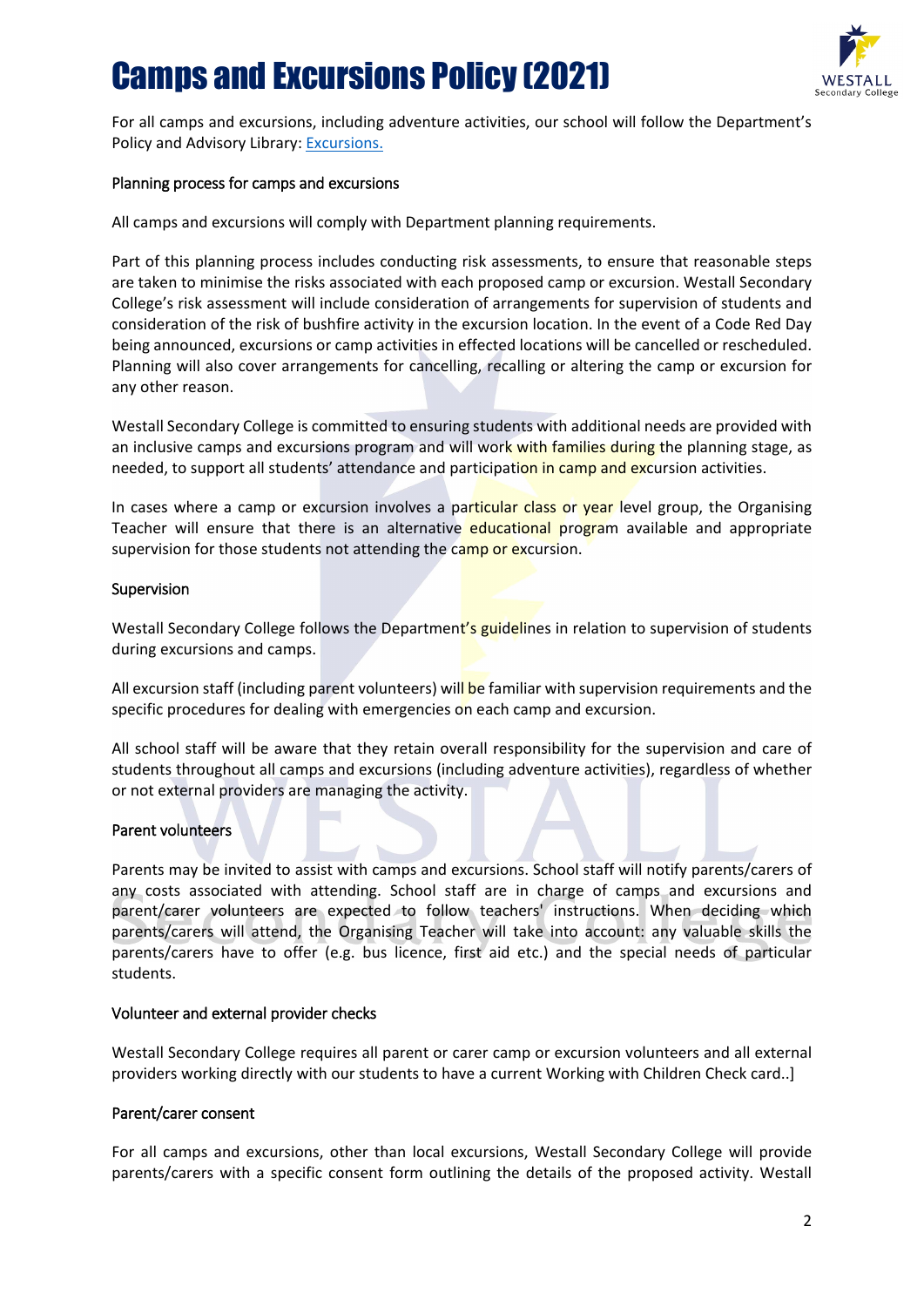

Secondary College uses Compass to inform parents about camps and excursions and to seek their consent and asking parents/carers to confirm their child's attendance by providing online consent through Compass. /carers are encouraged to contact the school to discuss any questions or concerns that they or their child may have with a proposed camp or excursion.

For local excursions, Westall Secondary College will provide parents and carers with an annual Local Excursions consent form at the start of each school year or upon enrolment if students enrol during the school year. Westall Secondary College will also provide advance notice to parents/carers of an upcoming local excursion through Compass. For local excursions that occur on a recurring basis (for example weekly outings to the local oval for sports lessons), Westall Secondary College will notify parents once only prior to the commencement of the recurring event.

#### Cost of camps and excursions, refunds and support

The cost of all camps and excursions are to be paid by parents/carers unless alternative arrangements have been agreed to by the Principal prior to the excursion. All families will be given sufficient time to make payments for all activities. Consent forms will have clearly stated payment amounts and payment finalisation dates.

Students who have not finalised payment by the required date will not be allowed to attend unless the Principal determines exceptional circumstances apply.

Westall Secondary College will make all efforts to ensure that students are not excluded for financial reasons. Families experiencing financial difficulty are invited to discuss alternative payment arrangements with the Business Manager. The Business Manager can also discuss family eligibility for the Department's Camps, Sports and Excursions Fund (CSEF), which provides payments for eligible students to attend school activities, including camps and excursions. Applications for the CSEF are open to families holding a valid means-tested concession card or temporary foster parents and are facilitated by the school. Further information about the CSEF and the application form are available at [Camps, Sports and Excursions Fund.](https://www2.education.vic.gov.au/pal/camps-sports-and-excursions-fund/policy)

If a camp or excursion is cancelled or altered by the school, or a student is no longer able to attend part or all of the camp or excursion, our school will consider requests for partial or full refunds of payments made by parents/carers on a case-by-case basis taking into account the individual circumstances. Generally we will not be able to refund payments made for costs that have already been paid where those funds have already been transferred or committed to a third party and no refund is available to the school. Where possible, we will provide information about refunds to parents/carers at the time of payment.

#### Student health

Parents and carers need to ensure the school has up-to-date student health information prior to camps and excursions. A member of staff will be appointed with responsibility for the health needs of the students for each camp/excursion. Teachers will administer any medication provided according to our *Medication* policy and the student's signed *Medication Authority Form*. To meet the school's obligations relating to safety, a first aid kit and mobile phone will be taken by teachers on all camps and excursions.

It is the responsibility of parents and carers to ensure their child/children are in good health when attending excursions and camps. If a student becomes ill during a camp and is not able to continue at camp it is the parent/carer's responsibility to collect them and cover any associated costs. If the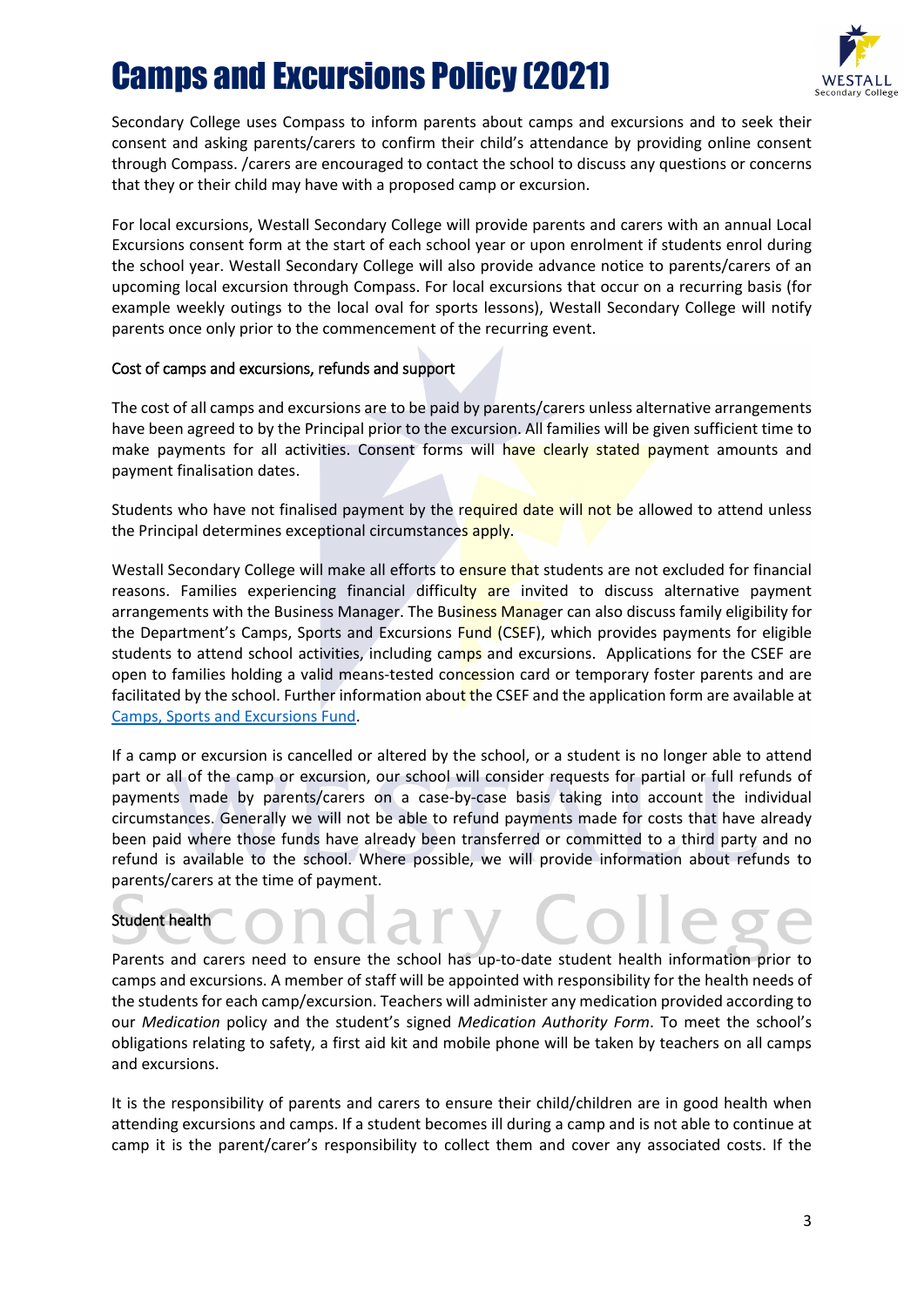

Principal approves a student joining a camp late, transport to the camp is the parent/carer's responsibility.

#### Behaviour expectations

Students participating in camps and excursions are required to cooperate and display appropriate behaviour to ensure the camp or excursion is a safe, positive and educational experience for all students involved. Students are expected to model the College's Westall Way learning behaviours at all times whilst representing the school in the community.

Parents/carers will be notified if their child is in danger of losing the privilege to participate in an excursion or camp due to behaviour that does not meet the standards of behaviour set out in the school's *Student Wellbeing and Engagement Policy.* The decision to exclude a student will be made by the Principal or Assistant Principal, in consultation with the Organising Teacher. Both the parent/carer and the student will be informed of this decision prior to the camp or excursion.

If on a camp or excursion the Teacher in Charge considers an individual student's behaviour does not meet required standards, then the Principal or their nominee may determine that a student should return home during the camp or excursion. In these circumstances the parent/carer is responsible for the collection of the student and any costs associated with this.

Disciplinary measures apply to students on camps and excursions consistent with our school's *Student Wellbeing and Engagement Policy, Student Code of Conduct* and *Bullying Prevention Policy*.

#### Electronic Devices

Where appropriate, students will be permitted to bring electronic devices (such as mobile phones) on a camp or excursion at the discretion of the organising staff member. Permission (or non-permission) to bring mobile phones on a camp or excursion will be stipulated in the excursion notice on Compass. Students are responsible for the care of any personal electronic device brought to a camp or excursions and the school will not be responsible for lost or damaged devices.

#### Food

Students are not permitted to bring their own supply of food items to camps and excursions unless the item is medically indicated and discussed with the Organising Teacher, or included as an item on the clothing and equipment list for that camp or excursion.

#### Accident and Ambulance Cover

Any costs associated with student injury rest with parents/carers unless the Department is liable in negligence (liability is not automatic).

Unless otherwise indicated, Westall Secondary College and the Department do not provide student accident or ambulance cover. Parents/carers may wish to obtain student accident insurance cover and/or ambulance cover, depending on their health insurance arrangements and any other personal considerations.

#### **COMMUNICATION**

This policy will be communicated to our school community in the following way:

• Included in staff induction processes and staff training